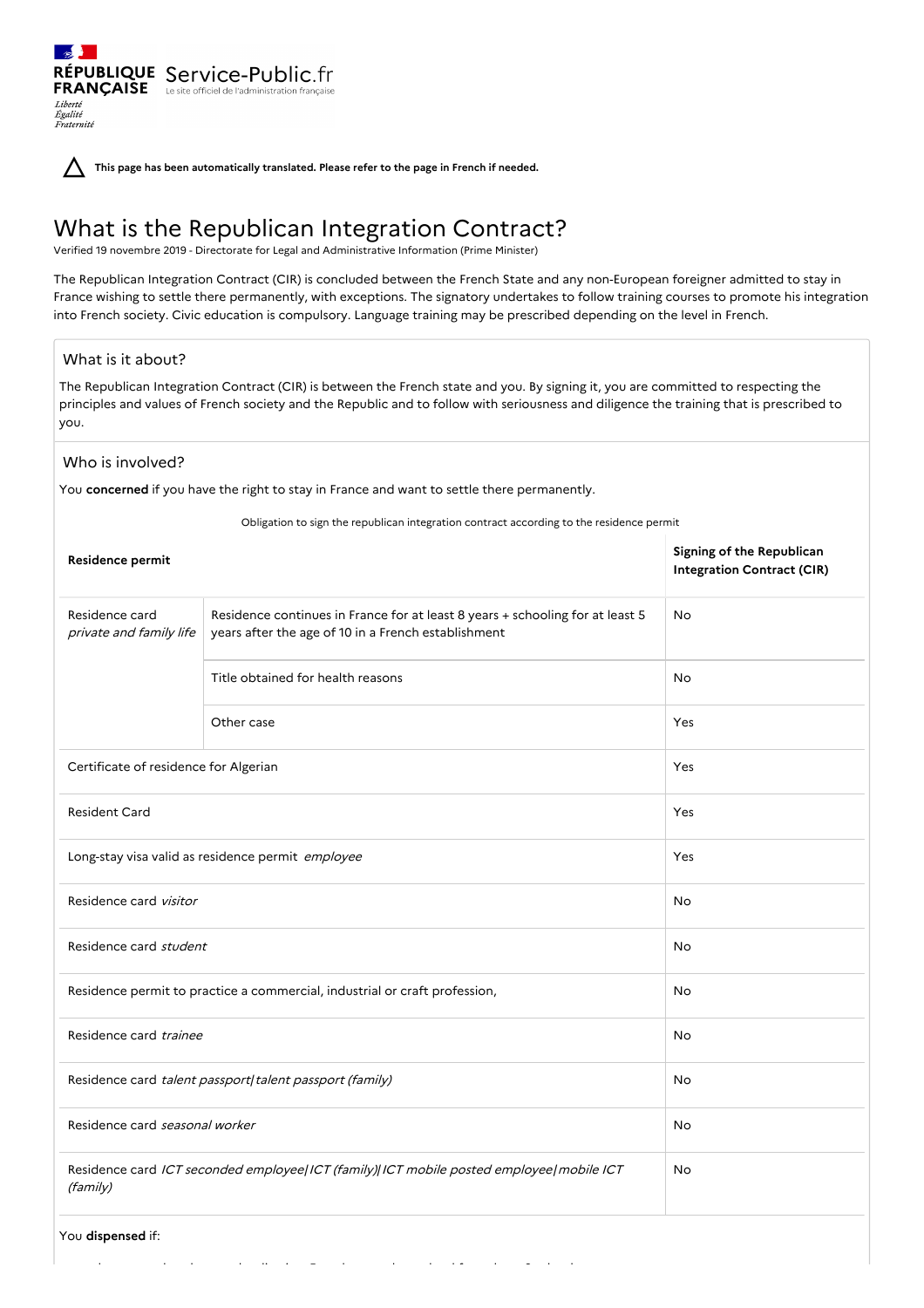- you have completed your schooling in a French secondary school for at least 3 school years,
- or you have completed a higher education in France for at least 1 academic year.

 **Warning :** this procedure does not apply to an alien who is <sup>a</sup> national of European country, or members of his family living in France with him.

#### Individual and personalized maintenance

You are summoned by the territorial management of the Ofii on which your home depends.

Interview with an Ofii auditor allows:

- inform yourself and direct you to the appropriate proximity services that can meet your situation and needs,
- $\bullet$ to undergo a test of knowledge of French (written and oral) to assess your level and to know whether you need to take a language training.

# Training

The **civic education** is **mandatory** and takes place over 4 days spread over a period of approximately 4 months.

It allows you to appropriate the values of the Republic and the rules of life of French society.

At the end of this training, a certificate of appointment is given to you by the training organization. The Ofii shall be informed of the delivery of this certificate.

The **language training** you are required if you have obtained results below level A1 of the Common European Framework of Reference for Languages (CEFR) during the French language proficiency test. It is mentioned in the CIR and you undertake to follow it. At the end of the training, the training organization will provide you with a certificate of attendance stating the number of hours completed and the results obtained in the evaluation tests.

You **dispensed** language training:

- **I** if you have achieved results equal to or above CECR A1 level in the French test,
- or if you justify mastering this level by producing diplomas or tests.

The Ofii will then give you a certificate of exemption from language training. It is mentioned in the CIR.

## Contract signature

The CIR is presented to you with its translation into a language you understand.

At the end of the interview, you must sign the contract (and your legal representative if you are a minor): you agree to participate in the training provided for in the contract.

The contract is also signed on behalf of the French State by the Prefect.

#### Contract Duration

Initial Contract

The RIC is concluded for a period of 1 year.

The contract is respected:

- **I** if you have followed the training prescribed therein with diligence and seriousness,
- and that you have not shown any rejection of the essential values of French society and the Republic.

#### Extension

It may be extended for a maximum of 1 year by the prefect for a reason recognized as legitimate and on a proposal from the Ofii:

- if the required civic and linguistic training is being carried out at the end of the contract,
- and that you are staying regularly.

The reason and duration of the extension are mentioned in the contract.

#### Termination Maintenance

Within 3 months of the end of the training courses, the Ofii will call you to an end of contract interview to take stock of the training followed.

The Ofii agent brings you new information on the offer of proximity services that can facilitate the continuation of your integration journey.

It can refer you to the Employment Center or a local mission to benefit from an in-depth interview in professional orientation and support promoting your professional integration.